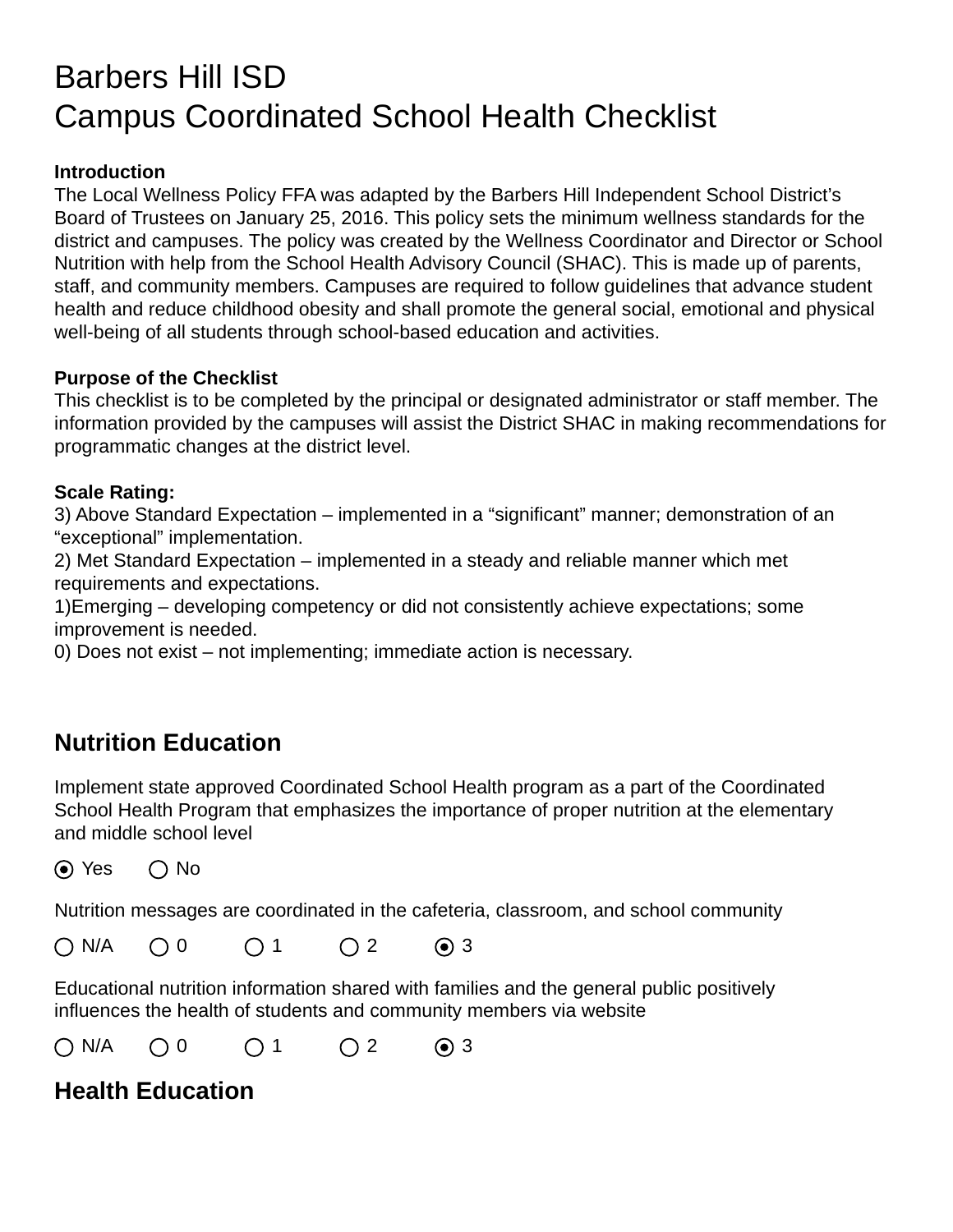High school students are provided one semester (.5 credit) for elective credit (including the Parenting and Paternity Awareness (p.a.p.a.) and the District's Human Growth, Development, and Sexuality curriculum)

 $\bigcap N/A$   $\bigcirc$  Yes  $\bigcirc$  No

Campus has implemented teen pregnancy, STI prevention, and/or abstinence plus programs

 $\bigcap N/A$   $\bigcirc$  Yes  $\bigcirc$  No

Campus utilizes Health Education TEKS and curriculum roadmaps to deliver sequential and developmentally appropriate curriculum

 $\bigcap N/A$   $\bigcap$  0  $\bigcap$  1  $\bigcap$  2  $\bigcap$  3

Elementary content standards (including CATCH and the District's Human Growth, Development, and Puberty Education curriculum for 5th grade) are integrated in the campus curriculum and Coordinated School Health Program

N/A 0 1 2 3

Parents are encouraged to support their child's participation in physical fitness activities, be active role models, and include physical activity into family events

N/A 0 1 2 3

# **Physical Education**

Students (elementary only) participate in 30 minutes a day or 135 minutes a week of health fitness with ratios less than  $45:1$  (a week = Monday-Friday)

 $\odot$  N/A  $\odot$  Yes  $\odot$  No

Students (middle school only) participate in 4 semesters of physical education that meets at least 225 minutes every two weeks with ratios less than 45:1

 $\bigcap N/A$   $\bigcirc$  Yes  $\bigcirc$  No

Students (high school only) complete 3 semesters (1.5 credits) for graduation with ratios less than 45:1

```
\odot N/A \odot Yes \odot No
```
Health fitness courses offered on campus are taught by certified physical education teacher

 $\odot$  Yes  $\odot$  No

Instructional management skills are being implemented to retain the teaching integrity of the curriculum content for those health fitness classes with a 45:1 or greater ratio (i.e., small groups or stations, small groups or stations with rotation of activities, clear signals for rotations, optimal position for monitoring all students, seek and coordinate volunteers for health fitness classes)

 $\odot$  Yes  $\odot$  No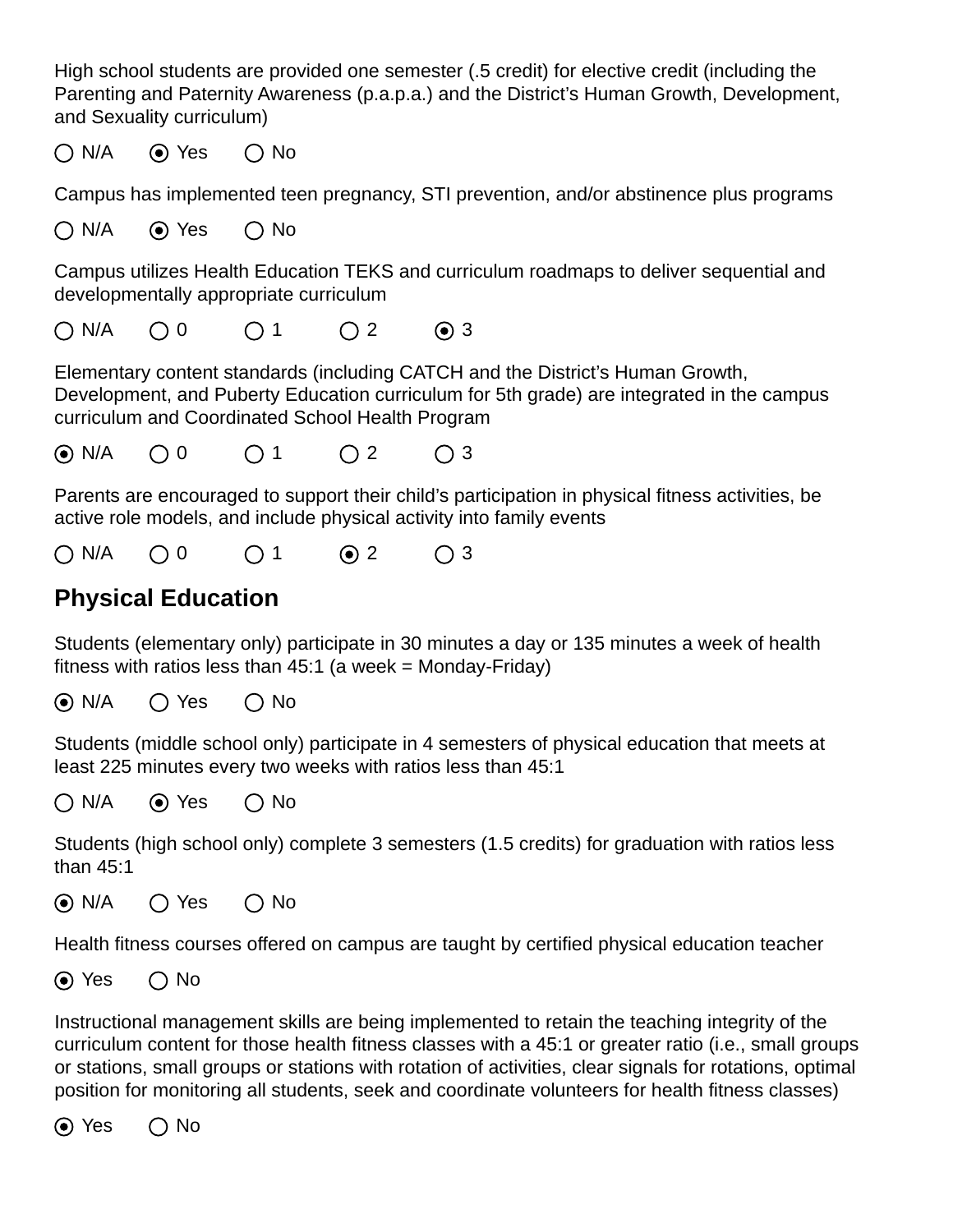Physical fitness assessment is conducted and reported annually with FITNESSGRAM 3rd – 8th grade and all students enrolled in a Health Fitness course and/or substitute course (Athletics, Band, Drill, Cheer, R.O.T.C., Off Campus Health Fitness)

 $\odot$  Yes  $\odot$  No

Health Fitness fosters safe and enjoyable fitness activities for all students, including noncompetitive activities and special needs students

N/A 0 1 2 3

Teachers attend staff development that promotes and encourages life-long physical activity and administration of CPR/AED to ensure qualified physical education teachers

N/A 0 1 2 3

Campus Fitnessgram team attend required training and follow district protocols for implementation, communication, and data input

N/A 0 1 2 3

Yearly campus Fitnessgram plan submitted to district

N/A 0 1 2 3

Health fitness teacher attends SHAC meeting

 $\bigcap N/A$   $\bigcap$  0  $\bigcap$  1  $\bigcirc$  2  $\bigcap$  3

# **Physical Activity Recess**

Recess minutes are not counted as required minutes for Health Fitness

 $\odot$  Yes  $\odot$  No

Elementary campus offers at least 20 minutes of unstructured recess in addition to at least 135 minutes per week of Health Fitness

 $\bigcirc$  N/A  $\bigcirc$  0  $\bigcirc$  1  $\bigcirc$  2  $\bigcirc$  3

The campus encourages teachers to integrate physical activity (i.e., brain breaks/energizers) into the campus academic curriculum where appropriate (K-12)

N/A 0 1 2 3

Campus provides recreation facilities/activity zones/recess during lunch (K-12)

N/A 0 1 2 3

Recreation facility/activity zones/recess is supervised by individuals

N/A 0 1 2 3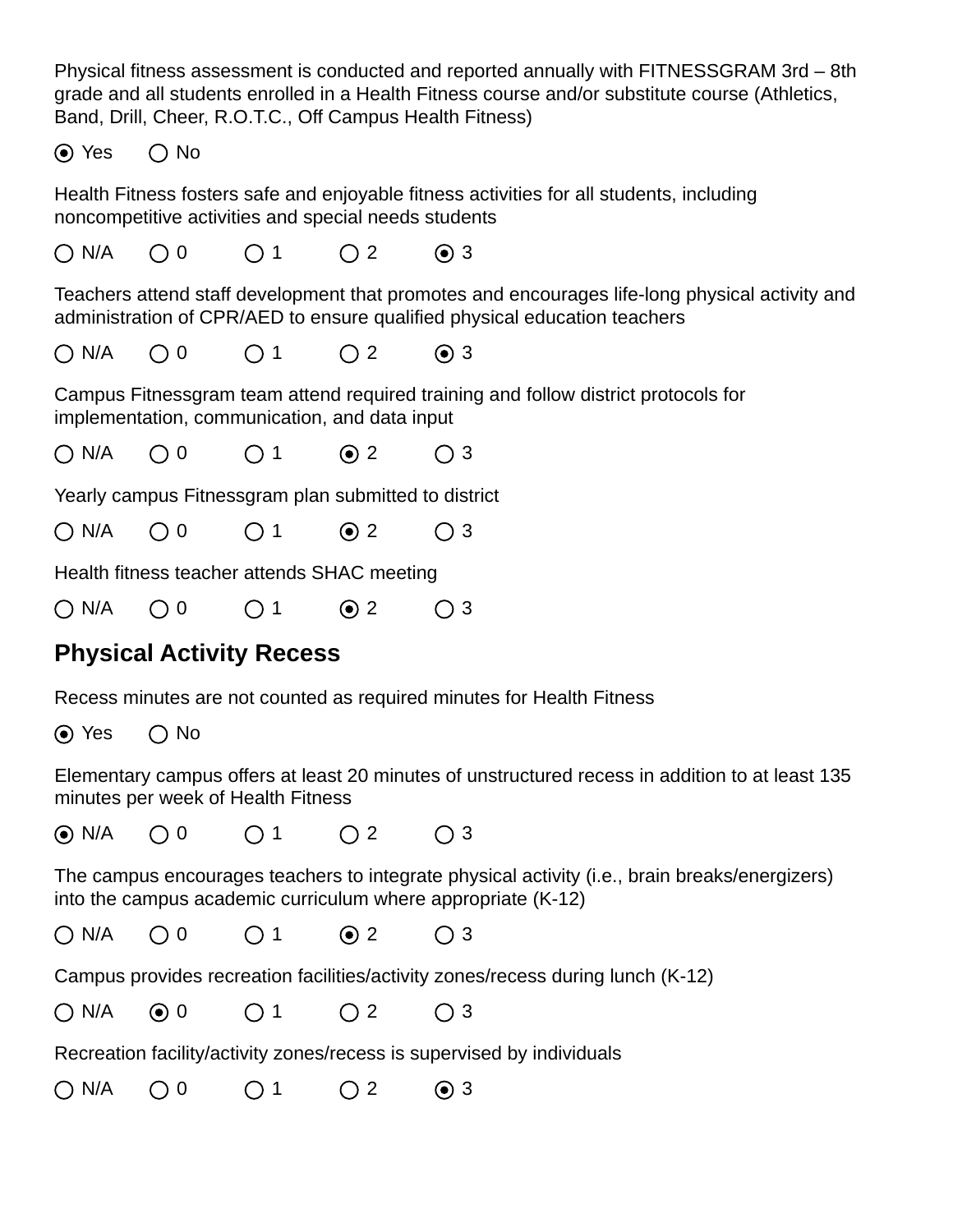Physical activity (recess and/or physical education) is not withheld for any reason except health reasons

 $ON/A$   $\bigcirc$  0  $\bigcirc$  1  $\bigcirc$  2  $\bigcirc$  3

# **Safety**

Campus completes 90-day recreation facilities/activity zone safety check inspection

 $\odot$  Yes  $\odot$  No

Campus has emergency operations plan on file and has conducted training

 $\odot$  Yes  $\odot$  No

# **Before and After School**

Campus recreation facilities are available outside the school day

 $\odot$  Yes  $\bigcap$  No

# **Staff Wellness**

Campus environment supports healthy behaviors

 $\bigcap N/A$   $\bigcap$  0  $\bigcap$  1  $\bigcap$  2  $\bigcirc$  3

Employees are encouraged to participate in District wellness program activities

N/A 0 1 2 3

Wellness activities are initiated at the campus level

N/A 0 1 2 3

# **Mental Health**

Provide services to at-risk students through the Teen Pregnancy and Parent Program as outlined in the PEIMS Student Attendance Accounting Handbook, Pregnancy Related Services:

• Monitor attendance and grades

If services not needed at campus check N/A (counts as one point)

 $\bigcap N/A$   $\bigcirc$  Yes  $\bigcirc$  No

• Provide targeted case management and service coordination If services not needed at campus, check N/A (counts as one point)

 $\bigcap N/A$   $\bigcirc$  Yes  $\bigcirc$  No

Locate funding for childcare and related services If services not needed at campus, check N/A (counts as one point)

 $\bigcap N/A$   $\bigcirc$  Yes  $\bigcap$  No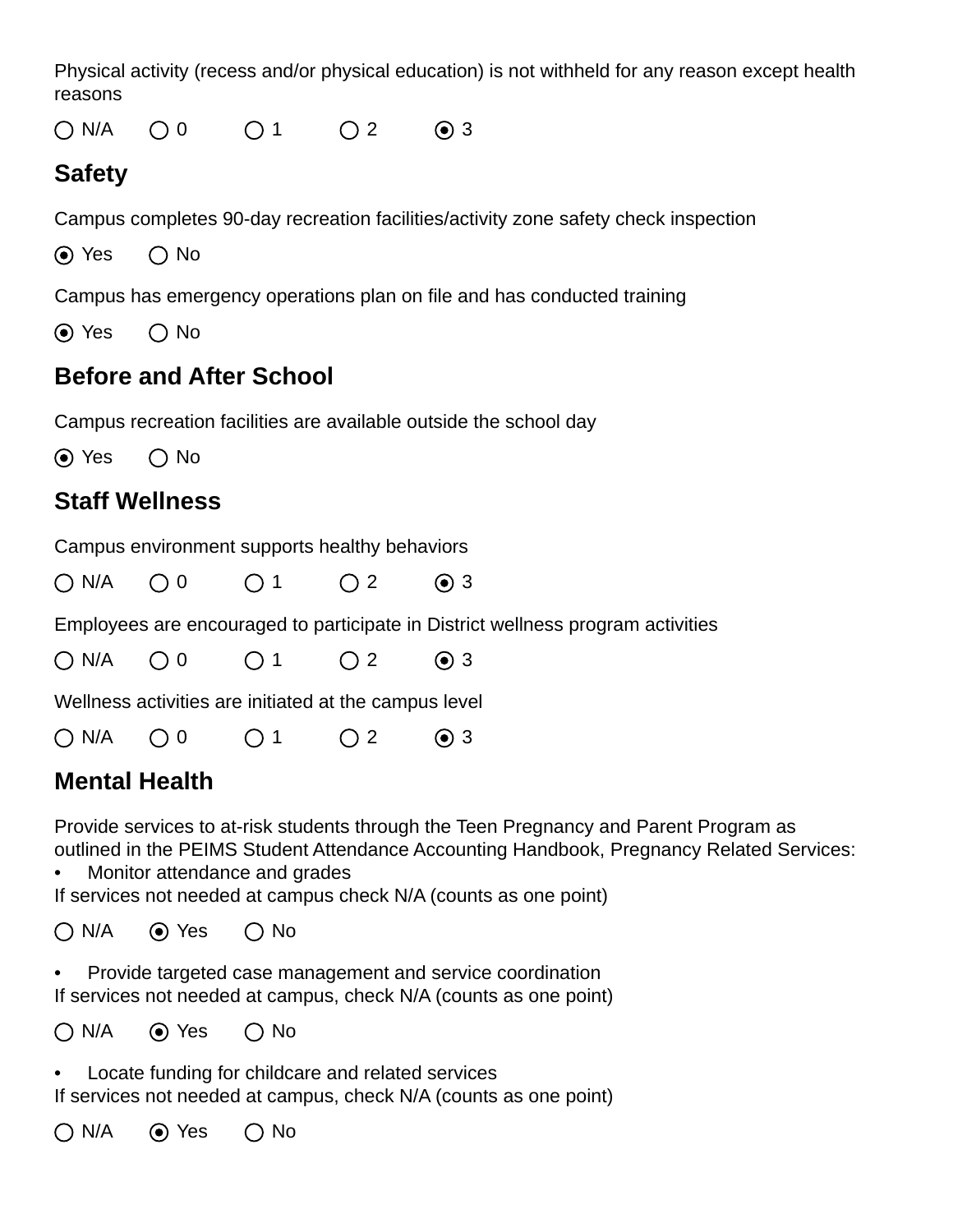• Provide supplemental services to the regular education program to increase academic achievement and reduce the dropout rate

If services not needed at campus, check N/A (counts as one point)

 $\bigcap N/A$   $\bigcirc$  Yes  $\bigcirc$  No

• Provide Compensatory Education Home Instruction (CEHI) services to students as outlined by the PEIMS PRS program

If services not needed at caompus, check N/A (counts as one point)

 $\bigcap N/A$   $\bigcirc$  Yes  $\bigcirc$  No

Campuses ensure topical guidance lessons are offered by Counseling Services at the appropriate grade levels

 $\bigcap N/A$   $\bigcap$  0  $\bigcap$  1  $\bigcap$  2  $\bigcirc$  3

Campus administrators request staff training on positive behavior and intervention supports

N/A 0 1 2 3

# **Nutritional Guidelines**

Snacks provided on standardized test days are compliant in that they are single service size and are not Food of Minimal Nutritional Value (FMNV)

 $\odot$  Yes  $\odot$  No

Sale of competitive foods is not allowed during any meal period, including when after school snacks are served

 $\odot$  Yes  $\odot$  No

Elementary school students are only provided one healthy snack each day that is not during meal time

 $\odot$  N/A  $\odot$  Yes  $\odot$  No

Snacks that are provided comply with fate and sugar limits and are not foods of minimal nutritional value

 $\bigcap N/A$  (expanding  $\bigcap N$ o

Snacks in packages are single-size servings

 $\bigcap N/A$   $\bigcirc$  Yes  $\bigcirc$  No

Water is available at meal times and is offered throughout the day

 $\odot$  Yes  $\odot$  No

A healthy environment is reinforced to encourage healthy eating

N/A 0 1 2 3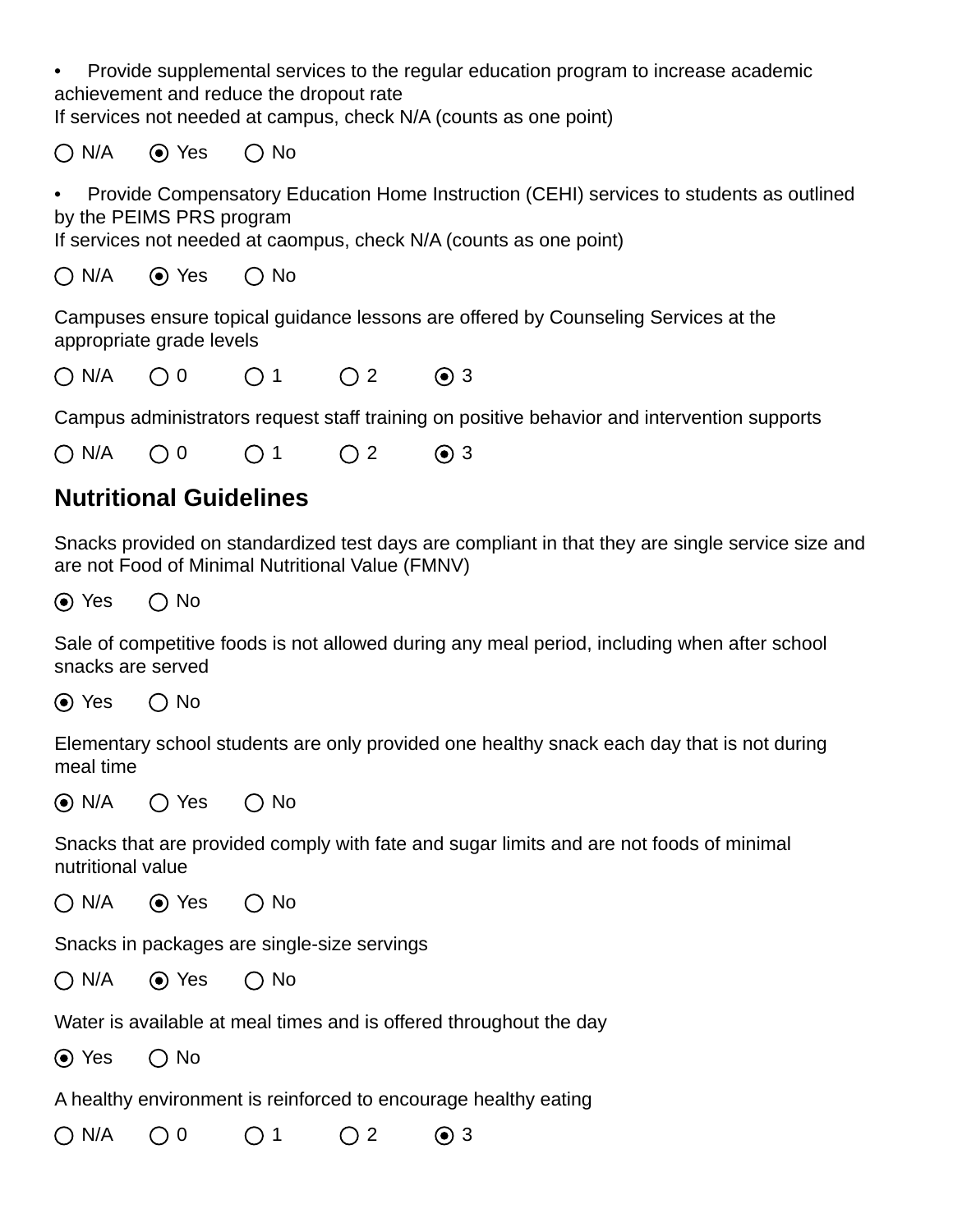Foods and beverages are not used as a behavior management tool by offering as a reward or withholding punishment

 $\bigcap N/A$   $\bigcap$  0  $\bigcap$  1  $\bigcap$  2  $\bigcirc$  3

Healthy eating is promoted in a variety of ways such as visual cues, marketing materials, line placement, and incentives to encourage healthy food selection

N/A 0 1 2 3

At least 10 minutes is offered of breakfast and 20 minutes for lunch

N/A 0 1 2 3

Lunch is scheduled as close to midday as possible

N/A 0 1 2 3

Dining room facilities provide adequate seating in a clean, safe, attractive, well lit, and comfortable cafeteria environment

N/A 0 1 2 3

Campus considers wellness issues and student allergies when planning incentives and promotional activities

 $\bigcap N/A$   $\bigcap$  0  $\bigcap$  1  $\bigcap$  2  $\bigcirc$  3

Access to the food service facilities is only permitted by authorized personnel

N/A 0 1 2 3

Foods made available on school campus or school sponsored activities shall comply with state and local food, safety, and sanitation regulations

N/A 0 1 2 3

Ice machines are secure and handled only by authorized personnel

N/A 0 1 2 3

### **Health Services**

Campus health services follow policy to address blood borne pathogens (HIV, HEP, etc.) prevention education

 $\odot$  Yes  $\odot$  No

Campus executes confidentiality and maintains reasonable procedures to protect HIV infected students and staff from discrimination

 $\odot$  Yes  $\odot$  No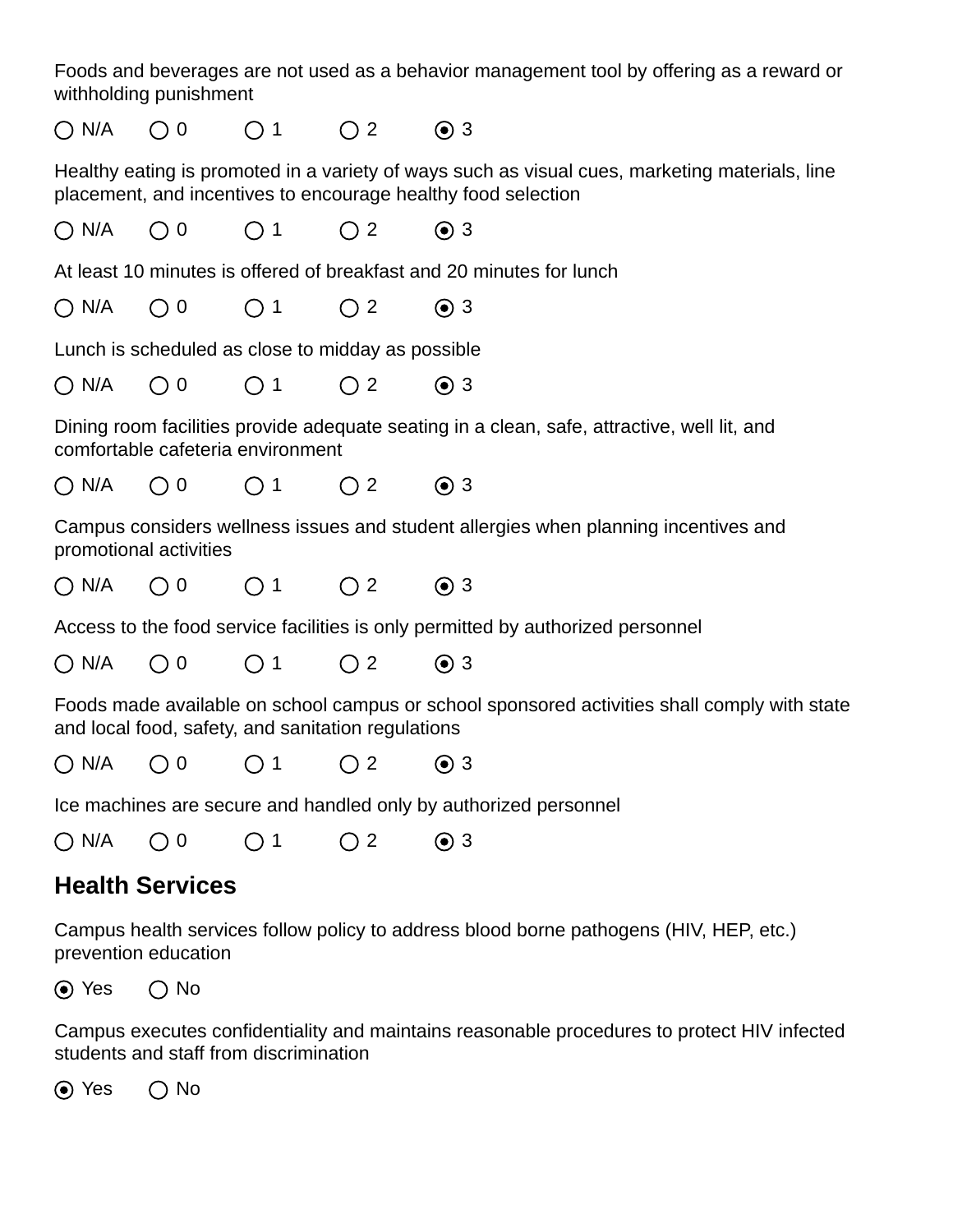UDCA has attended the yearly training

 $\odot$  Yes  $\odot$  No

Assess, refer, exclude and report students or employees who have communicable diseases

 $\odot$  Yes  $\odot$  No

Implement and monitor students' immunizations and compliance with state requirements

 $\odot$  Yes  $\odot$  No

Conduct health appraisals and state required health screenings for health factors impacting student education

 $\odot$  Yes  $\odot$  No

Provide health assessments and participate in individualized Education Plan (IEP) development for students with special health needs

 $\odot$  Yes  $\odot$  No

Assess, intervene, refer and monitor the sick or injured

 $\bigcap N/A$   $\bigcap 0$   $\bigcap 1$   $\bigcap 2$   $\bigcap 3$ 

Provide chronic disease management and education

N/A 0 1 2 3

Provide, monitor and supervise administration of medication and special procedures

N/A 0 1 2 3

Campus utilizes universal precautions for protection of students and staff

N/A 0 1 2 3

Nurse attends SHAC meetings

 $ON/A$  00 01 02 03

### **Parent Engagement/Community**

District SHAC includes a parent/community member

N/A 0 1 2 3

District SHAC met four times during the school year to plan, implement and assess coordinated school health (CSH) programming

N/A 0 1 2 3